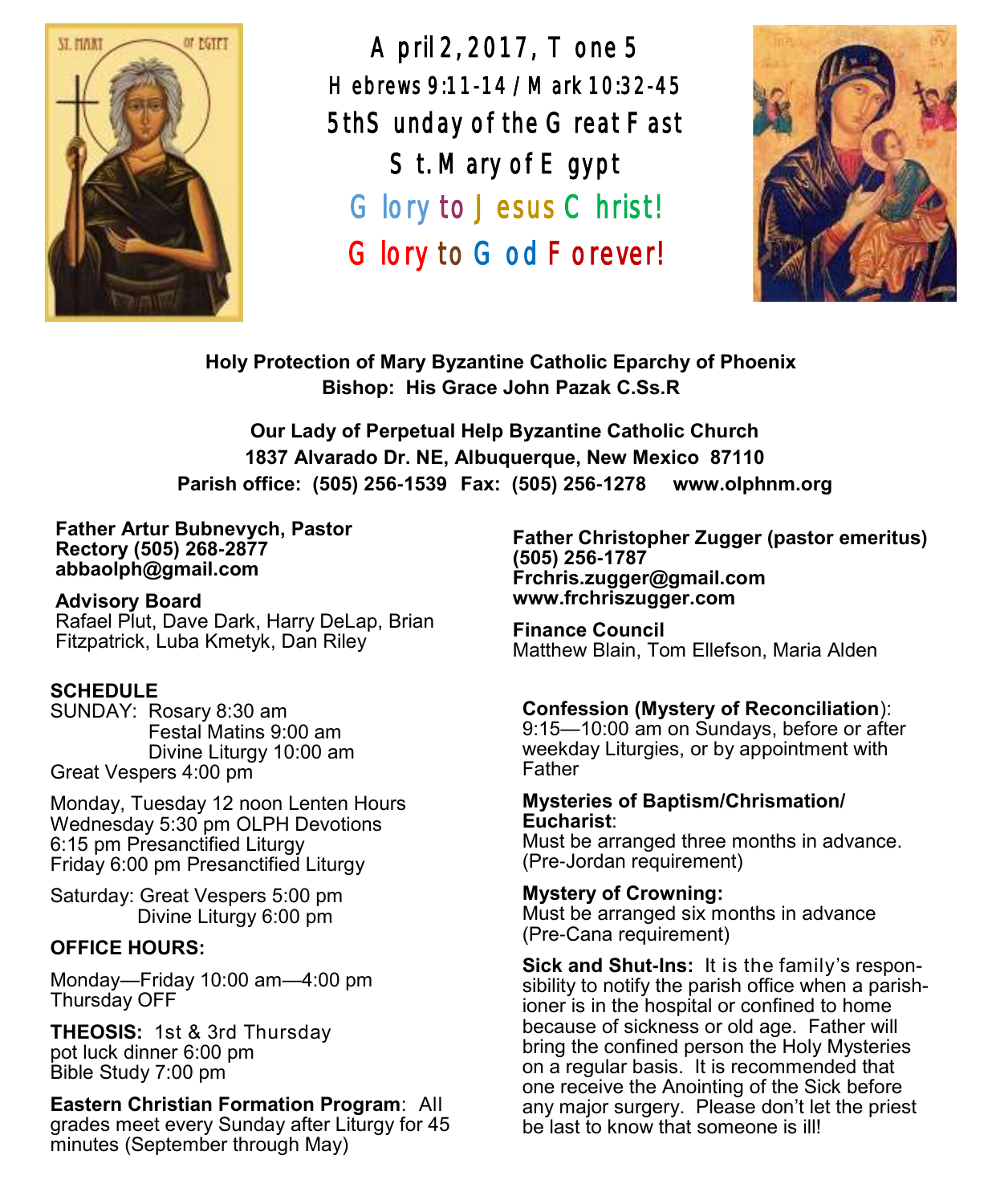**Welcome to our Church! If you are looking for a spiritual home, contact Father Artur or the office staff for more information. God bless you.**

| Today<br>Canned goods collec-<br>tion for Friars |                                                                                               | $8:30$ am<br>$9:00$ am<br>10:00 am                                                       | Rosary<br>Matins/Confessions<br>Divine Liturgy for Parishioners, Benefactors & Friends<br>Fr. Chris: +Dmytro Dzek by Helga Dzek |  |  |
|--------------------------------------------------|-----------------------------------------------------------------------------------------------|------------------------------------------------------------------------------------------|---------------------------------------------------------------------------------------------------------------------------------|--|--|
| <b>ECF Classes</b>                               |                                                                                               | $4:00$ pm                                                                                | <b>Great Vespers</b>                                                                                                            |  |  |
| April 3<br>Monday                                |                                                                                               | Nicetas Venerable-Confessor<br>Readings: Genesis 27:1-41; Proverbs 19:16-25              |                                                                                                                                 |  |  |
|                                                  |                                                                                               | $12$ noon<br>$6:00 \text{ pm}$                                                           | Lenten Hours<br><b>Advisory Board Meeting</b>                                                                                   |  |  |
| April 4<br>Tuesday                               |                                                                                               | Joseph & George Venerables<br>Readings: Genesis 31:3-16; Proverbs 21:3-21                |                                                                                                                                 |  |  |
|                                                  |                                                                                               | 12 noon<br>$6:30$ pm                                                                     | Lenten Hours<br>CAFÉ meeting at UNM                                                                                             |  |  |
| April 5<br>Wednesday                             | Theodulus, Agathopodes & Others Martyrs<br>Readings: Genesis 43:25-45:16; Proverbs 21:23-22:4 |                                                                                          |                                                                                                                                 |  |  |
|                                                  |                                                                                               | 5:30 pm<br>$6:15$ pm                                                                     | <b>OLPH Devotions</b><br>Presanctified Liturgy                                                                                  |  |  |
| April 6<br>Thursday                              |                                                                                               | Death of Methodius Apostle to the Slavs<br>Readings: Genesis 46:1-7; Proverbs 23:15-24:5 |                                                                                                                                 |  |  |
|                                                  |                                                                                               | $6:00 \text{ pm}$                                                                        | Pot-luck dinner<br>7:00 pm THEOSIS: Mystery of the Byzantine Liturgy                                                            |  |  |
| April 7<br>Friday                                |                                                                                               | $\times$ Euthyches Archbishop<br>Readings: Genesis 49:33-50:26; Proverbs 31:8-31         |                                                                                                                                 |  |  |
|                                                  |                                                                                               | 9-10:30 am<br>$6:00 \text{ pm}$                                                          | Prayer & Witness in front of abortion clinic on San Mateo<br>Presanctified Liturgy / meatless potluck                           |  |  |
| April 8<br>Saturday                              |                                                                                               | Saturday of Lazarus<br>Epistle: Hebrews 12:28-13:8; Gospel: John 11:1-45                 |                                                                                                                                 |  |  |
|                                                  |                                                                                               | $9:00$ am                                                                                | Divine Liturgy of St. John Chrysostom<br>Blessing on Karen Takai by Demetrius Yackanich                                         |  |  |
|                                                  |                                                                                               | $10:30$ am                                                                               | Lazarus play practice after Liturgy                                                                                             |  |  |
| April 9<br>Sunday                                |                                                                                               | Palm Sunday<br>Epistle: Philippians 4:4-9; Gospel: John 12:1-18                          |                                                                                                                                 |  |  |
|                                                  |                                                                                               | 5:00 pm Great Vespers<br>6:00 pm                                                         | Divine Liturgy of St. Basil the Great<br>Blessing on Danielle Castioni by Demetrius Yackanich                                   |  |  |
| Lazarus Play / sports<br>day                     |                                                                                               | $8:30$ am<br>$9:00$ am<br>10:00 am<br>Eternal Lamp<br>$4:00$ pm                          | Rosary<br>Matins/Confessions<br>Divine Liturgy for Parishioners, Benefactors & Friends<br>Sylvia Adamsko by Pam Pettit          |  |  |
|                                                  |                                                                                               |                                                                                          | <b>Great Vespers</b>                                                                                                            |  |  |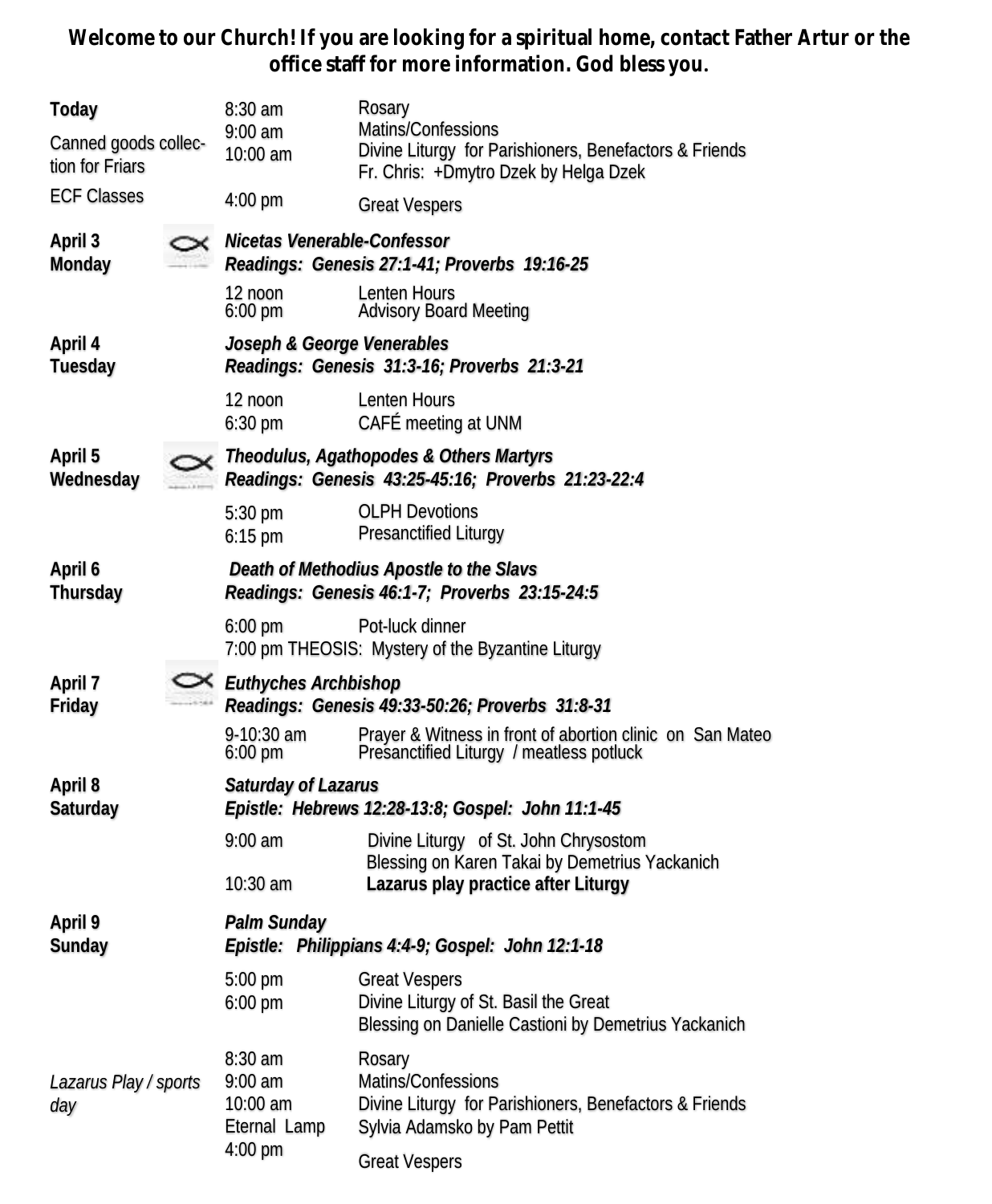Physician and Help of Those in sickness, Redeemer and Savior of the infirm; O Master and Lord of all, grant healing to your servants. Be clement, show mercy to those who have sinned much, and deliver them, O Christ, from their Iniquities, that they may glorify Your might divine

Sharif Rabadi Stephen Horner Katrina Anderson Abraham Haddad Tim & Jenny Ford Threima Leech Priscilla Hughes Steve Jakymiw Lillian Murphy Marilyn Fore **Demetrius** Yackanich Sven & Barbara Svensson Keith Romero

Fr. Julian Gnall Henry Zugger John & Margie **Disque** Phillip Fall Laura Dominquez Olga Bodnar Frances Brannan John Deflice Mary Ann Kosty Jordan Smith Maggie Batsel Jean Pesce Henry Burnette Tracy McTernan Terry Rains

William Frank Mary Nell Preisler Mike Harahuc Robert Zadel Jack & Lorraine Hubbell Heather Mattax Larry Bennett Paola Terlaza Ruth Sousa Frank Gerace Linda Granci Barbara Irving Mary Danyluk Richard Hornung



Vocation Icon Today: Gloetzner Next Sunday: Dodson-Sands

Prayers in honor of and to the Blessed Virgin are a powerful weapon against sin, and for healing. If you recite the Rosary at home, please offer these intentions, and join us on Sunday at 8:30 am. Those who recite the Akathist to the Mother of God or the Rosary receive a partial indulgence when they do so in private, plenary indulgence when they do so as a group

# **Intentions of the Rosary**

1st Decade: Help for persecuted Catholics, especially in communist and Islamic states

2nd Decade: Spiritual and physical growth of our parish and the Byzantine Catholic Church

3rd Decade: Increase in vocations to priesthood, diaconate, and consecrated life to serve the Byzantine Catholic Church 4th Decade: Repose of the souls who have no one praying for them

5th Decade: Healing of the sick in body, mind and soul

# **Holy Father's Intentions for April:**

# **Young People**

That young people may respond generously to their vocations and seriously consider offering themselves to God in the priesthood or consecrated life.

# 'April Birthdays

Agnes Admsko,4/6 Dorothy Curl, 4/7 Darlene Talamante, 4/7 Michael Paul, 4/8 Emilia Wells, 4/11 Cielo Doherty, 4/11 Beverly Stockton, 4/11 Nick Ruedig, 4/12 Susannah Fedorowich, 4/13 Tim Ford, 4/13 Anastasia Talamante, 4/14 Caden Dodson-Sands, 4/17 Korra Dodson-Sands, 4/18 Kalie Preisler, 4/22 Luba Kmetyk, 4/26 Esther Gloetzner, 4/26 Eva Riley, 4/29 Jose Salazar, 4/29 *Grant O Lord to your faithful servants Many Happy &* 

*Blessed Years*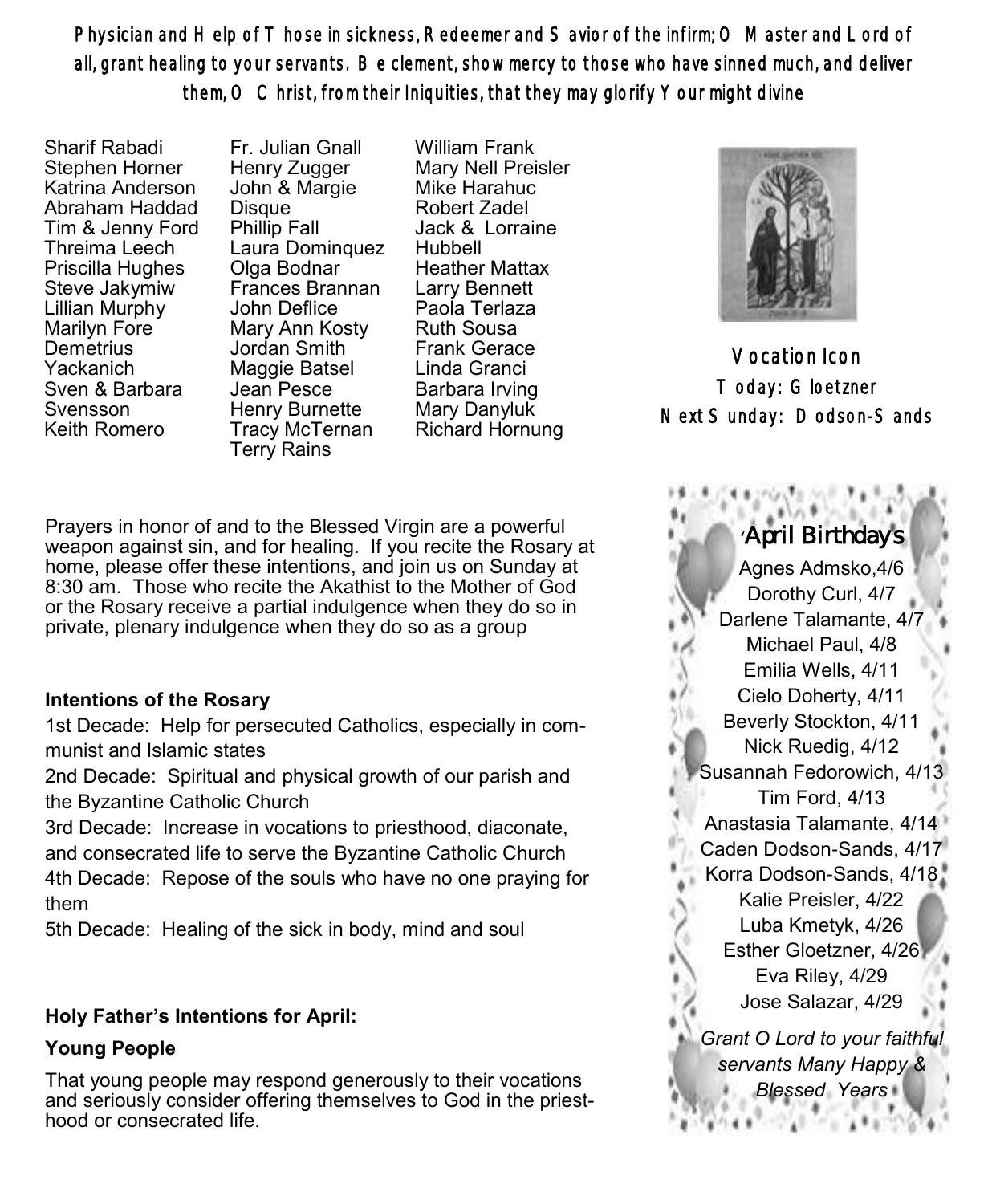March 26, 2017/ Attendance: 104

**Mark these dates** in your calendars please for our annual bazaar! Baking kolachi (nut rolls) - April 22 Making holubki (stuffed cabbage rolls) - May 6 Wrapping and pricing - May 19 Bazaar Day - May 20

**Bakers' sign up sheets** will be available soon. Please start thinking NOW what you can bake to sell that day: cookies, brownies, ethnic foods, small breads, cakes that can be easily sliced and sold are all welcome.

# **Good Friday sign up sheet:**

Mary Magdalene and the other Mary sat there facing the tomb (Matthew 27:61) We will be posting the sign up to keep watch at the Grave of Our Lord from Good Friday night after the Vespers until Holy Saturday morning. We need at least two adults in the church at all times.

#### **Save the Date!**

Back by popular demand, the Women's Spiritual Enrichment Weekend has been scheduled for this fall once again at the Norbertine Abbey. The dates will be Friday night, **September 22nd** and Saturday **September 23rd.** All women are welcome. Please consider joining us. If you have any ideas or input or would like to help with the planning, please see Mary Blain or Cindy Loescher. Planning meetings will be forthcoming.

**The ECED** (Eastern Catholic Eparchial Directors of Religious Education) is presenting a Bible Conference at St. Stephen's Cathedral in Phoenix AZ. May 19th - 20th, 2017, Friday 6:30 - 9pm and Saturday 10am - 4:30pm.

The theme is *The Book of Beginnings: Genesis in the Eastern Christian Traditions.* There will be five presenters at this two day event. For more information please, see flyer on the greeting table at the holy water font/bulletin board in the parish hall. Thank you.

| DATE    | <b>READER</b> | <b>TROJCA</b>                                             | <b>GREETER</b> | <b>COUNTER</b> | HOST         |
|---------|---------------|-----------------------------------------------------------|----------------|----------------|--------------|
| April 9 |               | ○ Michael Wells  Katara Dodson-Sands  Samia Rabadi   Open |                |                | <b>Blain</b> |

# **Barbara's Hall Report**

We had a PB &J fest! And who doesn't like a good PB&J sandwich! Yummy! Lots of sandwiches with all kinds of different jellies on them with peanut butter. Plus potato chips. More Lenten food! We are doing awesome!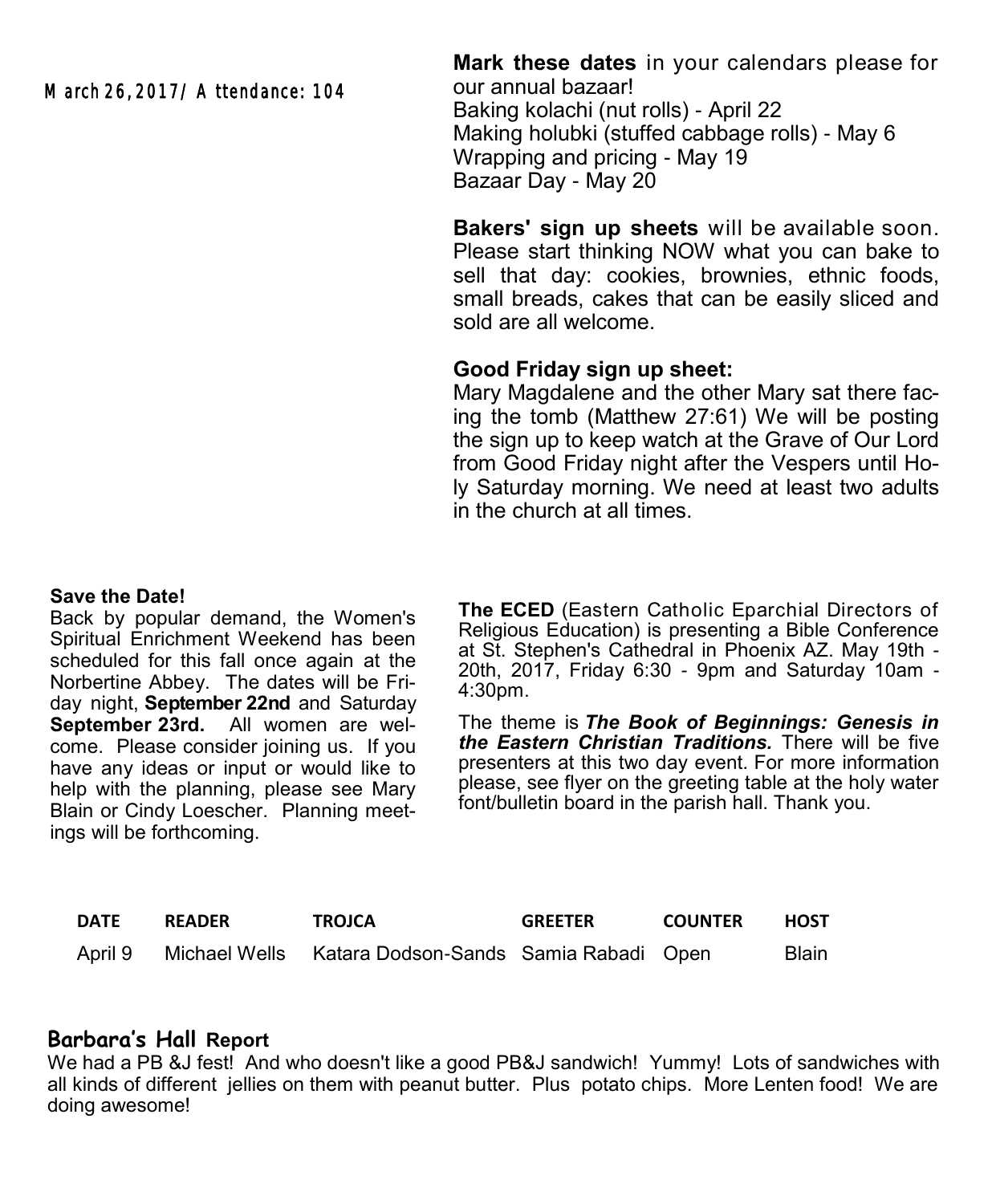# **Coming Events—Mark Your Calendars Now**

| Tuesdays             | 6:30 pm CAFÉ meeting at UNM                                                                                                                                                                        |  |  |  |
|----------------------|----------------------------------------------------------------------------------------------------------------------------------------------------------------------------------------------------|--|--|--|
| April 7              | 9:00 am-10.30 am OLPH Day to pray and witness for<br>life at abortion clinic                                                                                                                       |  |  |  |
| April 10<br>Monday   | 10:30 am Shut-ins Visits<br>6:00pm Bridegroom Matins                                                                                                                                               |  |  |  |
| April 11<br>Tuesday  | 6:00 pm Bridegroom Matins                                                                                                                                                                          |  |  |  |
| April 12<br>Wed.     | 7:00 pm Presanctified Liturgy / Holy Anointing                                                                                                                                                     |  |  |  |
| April 13<br>Thursday | <b>Holy Thursday</b><br>7:00 pm Divine Liturgy of St. Basil the Great                                                                                                                              |  |  |  |
| April 14<br>Friday   | <b>Good Friday</b><br>10:00 am Passion Matins<br>7:00 pm Vespers & Procession with the Burial Shroud<br>9 pm - 11:30 am Saturday-All Night Vigil<br>11:30 pm Jerusalem Matins                      |  |  |  |
| April 15<br>Saturday | <b>Holy Saturday</b>                                                                                                                                                                               |  |  |  |
|                      | 11:00 am Akathist to the Life-bearing Tomb of Christ<br>6:00 pm Vigil Divine Liturgy / Blessing of Easter Baskets                                                                                  |  |  |  |
| April 16<br>Sunday   | <b>Resurrection of Our Lord-THE FEAST OF FEASTS</b><br>9:00 am Resurrection Matins and Divine Liturgy<br><b>Blessing of Easter Baskets</b>                                                         |  |  |  |
| April 17<br>Monday   | <b>Bright Monday</b><br>6:00 pm Divine Liturgy / Procession around the Church<br>with the Reading of Gospels                                                                                       |  |  |  |
| April 24<br>Monday   | 10:30 am Shut-ins Visits<br>5:45 pm Explorers Meeting                                                                                                                                              |  |  |  |
| May 8<br>Monday      | 6:00 pm Advisory Board Meeting                                                                                                                                                                     |  |  |  |
| May 20<br>Saturday   | 10:00 am-4:00 pm Annual Byzantine Bazaar                                                                                                                                                           |  |  |  |
| June 25<br>Sunday    | Church Patronal Feast of the Miraculous Icon of OLPH<br>10:00 am Hierarchical Divine Liturgy<br>Main Celebrant His Grace Bishop John Pazak, C.Ss.R.<br>Blessing of Church inner church renovations |  |  |  |

# **Sunday of St. Mary of Egypt**

**The Zacchaeus Tree: A Family Guide Through the Season of the Great Fast (\$27)**. Scriptures, prayers, and activities to make this week come alive for yourself and those around you. Great ideas for children's crafts and things to do for others, including: special cupcakes for St. Mary's Lion, Jesus' suffering on the Cross, St Longinus.

**The Passion of Christ (2 different editions available)** both by Dr. Veselin Kesich. He addresses the Passion narratives in the four Gospels as the core of our Christian faith along with the family quarrel between Jews and Christians. He carefully unpacks the historical setting, explaining to us exactly what was happening at Jesus' trial, and His sufferings which He accepted for our salvation.

# **The Holy Pentekastarion (\$15)**.

This handy book gives catechesis to prepare you and your family for the events of Holy Week. Fr. Slesinski gives the theology and explanation of the liturgy from Palm Sunday through the Bridegroom's (Christ) self-giving in the Eucharist, His Passion and Crucifixion to the Descent into Sheol to free Adam and Eve. The second half then explains Pascha and the preparation for Pentecost and our response to the Holy Spirit. All of it uses the Byzantine Church's prayers, texts, and theology and applies it well to modern use.

# **Great Canon of St. Andrew**

**(\$3) -** Recited during the first days of Lent and again on Thursday of the fifth week, this can be used daily to meditate on one's sinfulness and God's great mer-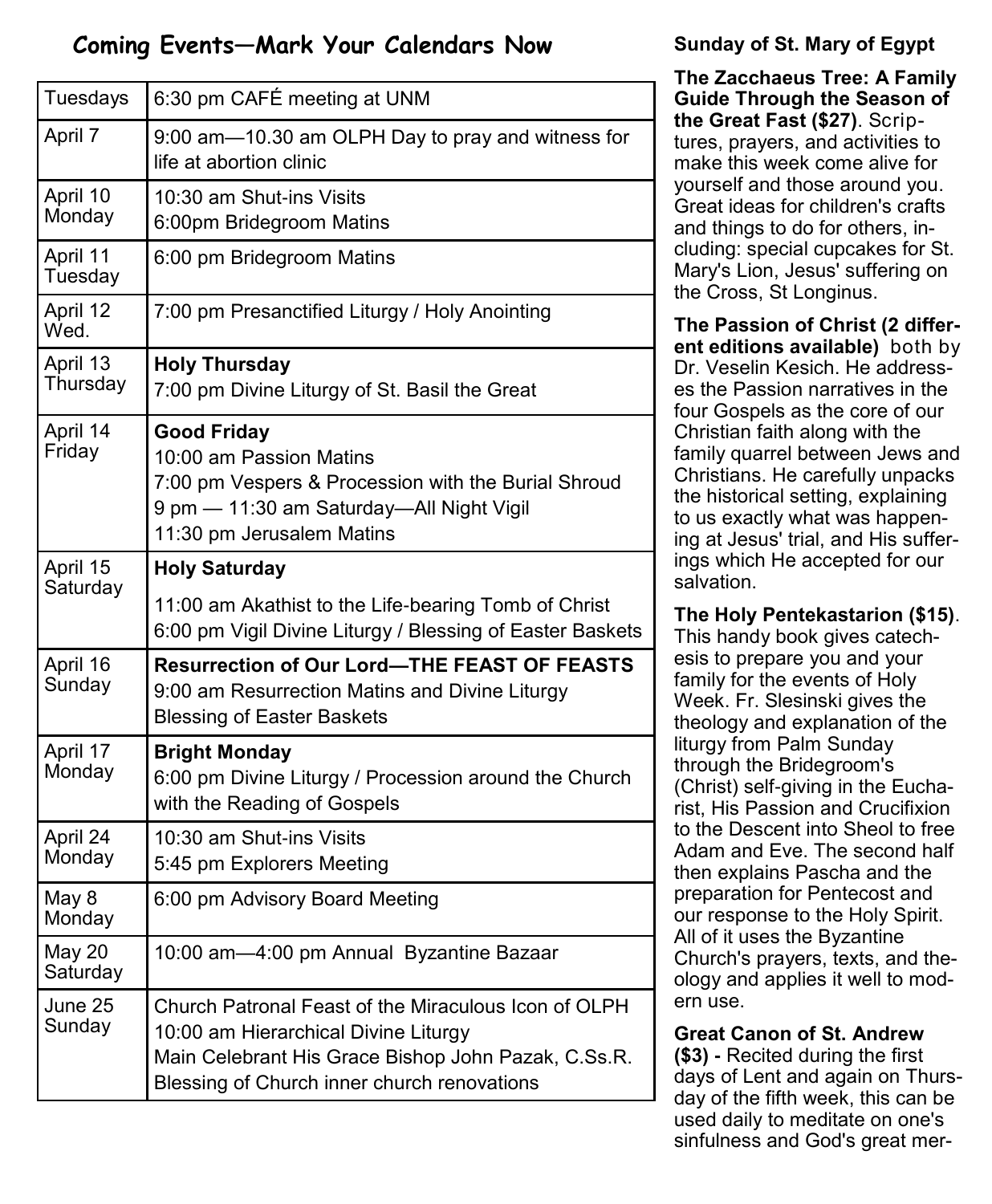# **!!!ATTENTION !!! ALL GIRLS AND WOMEN AGES 7 AND UP!!! Save the Date Myrrh Bearer's Retreat in Scottsdale AZ Dates: June 23-25, 2017 The theme for Myrrh-Bearers Retreat, 2017 is Feasting and Fasting.**

Our Byzantine Catholic Church has spread over the course of the year a cycle of feasts and fasts.

They unfold God's saving plan of salvation for us, highlighted by the life, death and resurrection of Christ and the presence of the Holy Spirit.

Embracing the moments of Redemption will be the primary focus of reflections. Pasha and the Twelve Major Feasts take us step by step through the course of the liturgical year.

How do we celebrate these Feasts? One author suggests that the Feasts are sublime moments when "Heaven meets Earth". To experience as fully as possible such celebrations, participation in the liturgical life of the Church is primary, preceded by preparation of the domestic (home) church. In addition, the greater the Feast; the greater the Fast.

Please join us for the Myrrh-Bearers Retreat this year at the Franciscan Renewal Center in Scottsdale, AZ.

Registrations forms will be available soon.

# **For more information and if you have any questions please see Carli Bonham. Thank you!!!**

# **Spring 2017 Online Adult Education Classes**

# **Tuesday Night Ongoing Classes**:

5/9—5/30 Iconography, Deacon Benjamin Crow

# **Thursday Night Stand Alones**:

4/6 Flowry Sunday, Deacon Adam Lowe

4/27 Preparing for Ascension, Sundeacon Joel Barstad

5/11 Reflections on Marriage from Byzantine Sources, Seminarian J. Andrew Deane

5/25 Ascension and Pentecost, Deacon John Montalvo III

# **How it Works**:

All adult education classes are taught by the Clergy of the Eparchy of Phoenix for free through the Fuze online platform. Fuze is an online webinar system which allows for video and audio sharing on Windows, Mac or ISO devices, or calling in through a toll-free phone.

Classes are from 8:00-9:00 pm . For more information or to register visit http://eparchyof phoenix.org/ faith\_formation.html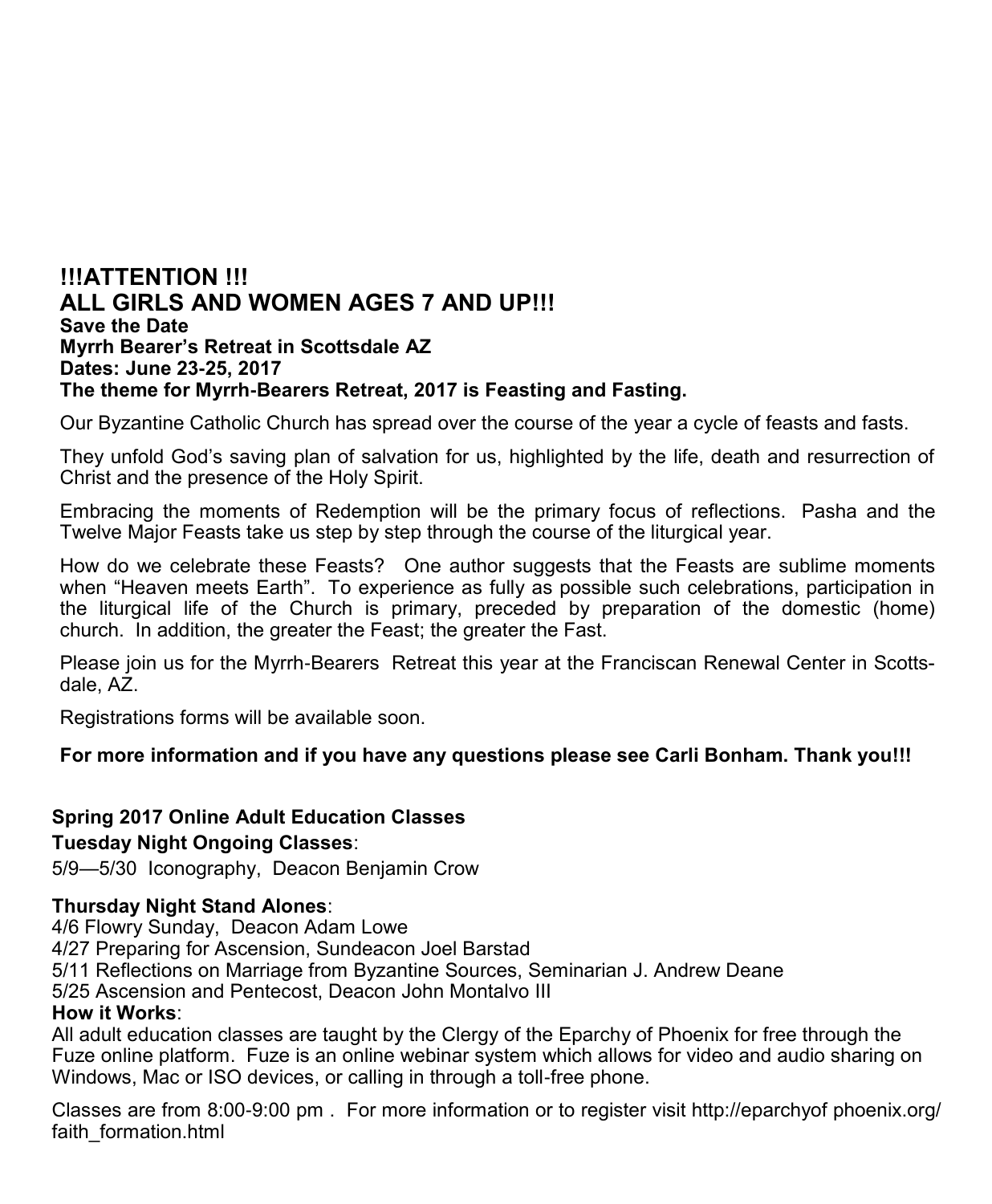# St. Mary of Egypt

*"In you, O Mother Mary, was accurately preserved the divine image. Accepting the cross and following Christ, you have taught us by your life to despise the flesh because it is mortal and to take care of the soul, which is immortal."- Troparion of the feast*

The dramatic story attributed to St. Zosimus about her life and conversion is one of the most famous in Christian literature, and has been so enormously popular among Eastern Christians that the last Sunday of Lent is given over to her commemoration, both as an example and a warning.

She was born around 344 AD in Alexandria, where she became a rich and beautiful courtesan. **She chose to lead a selfish life of sin.** Once on a pilgrimage to Jerusalem, she was so wicked that she tried to seduce the men of the party! She had notic-ed throngs of pilgrims entering the Church of the Holy Sepulcher. Curious to join the attractions, Mary tried to enter the Church, but was prevented by some mysterious force. Mary began to wonder if her sinful life was the cause for preventing her entrance into the Church. At that moment, she became aware of the Icon of the Mother of God above the entrance of the Church. **Filled with compunction of heart, she cried for her many sins.**

Mary sought a life of repentance for her wicked past by entering the desert. This we know was a time when thousands went out into the deserts of the eastern Roman empire, living in hermitages or establishing monasteries. There she lived as a hermit for nearly fifty years, willfully depriving herself of all comforts of life and exposing her beauty to the harshness of the sun.

**While in the desert one day, she met Saint Zosimus**. According to the custom of Palestinian monks, this priest-monk had gone out into the wilderness in the first days of Holy Week to meditate on the Passion of Christ. She asked him to bring the Holy Eucharist to her on Holy Thursday. Joy and peace overcame her upon the reception of the Eucharist and she prayed the Prayer of St. Simeon: *"Now you may dismiss your servant in peace, O Lord. For my eyes have seen your salvation*." She related her life to the priest, Communion again (frequent Communion was not common among these desert dwellers). **When he returned to the site in 421 AD, she was not there**, and he finally came upon her body. As happened with some other desert saints, a lion was near her body, and he helped Zosimus to bury her body, and then **the lion lay down and mourned** for her.

**Dear Parish Family**, beginning March 1 through April 9 we are invited to join other Christians for **40 Days for Life - 40 days of prayer** and fasting for an end to abortion. A prayer campaign for those who respect the dignity of all human life and strive for justice for the poorest, most vulnerable, and the least of God's children - the pre-born. We are also invited to stand and peacefully pray during a 40-day vigil in the public right-of-way outside Planned Parenthood, 701 San Mateo NE, and also to help spread the word about this important community outreach. For more info, especially for those who would like to volunteer to help, please con tact: Project Defending Life at 505-266-[4100](tel:%28505%29%20266-4100) or go to: [www.defendinglife.org](http://www.defendinglife.org) 

#### **OUR PARISH IS SCHEDULED TO PRAY AND WITNESS THE CULTURE OF LIFE IN FRONT OF PLANNED PARENHOOD ON FRIDAY APRIL 7TH. THANK YOU AND GOD BLESS YOU**